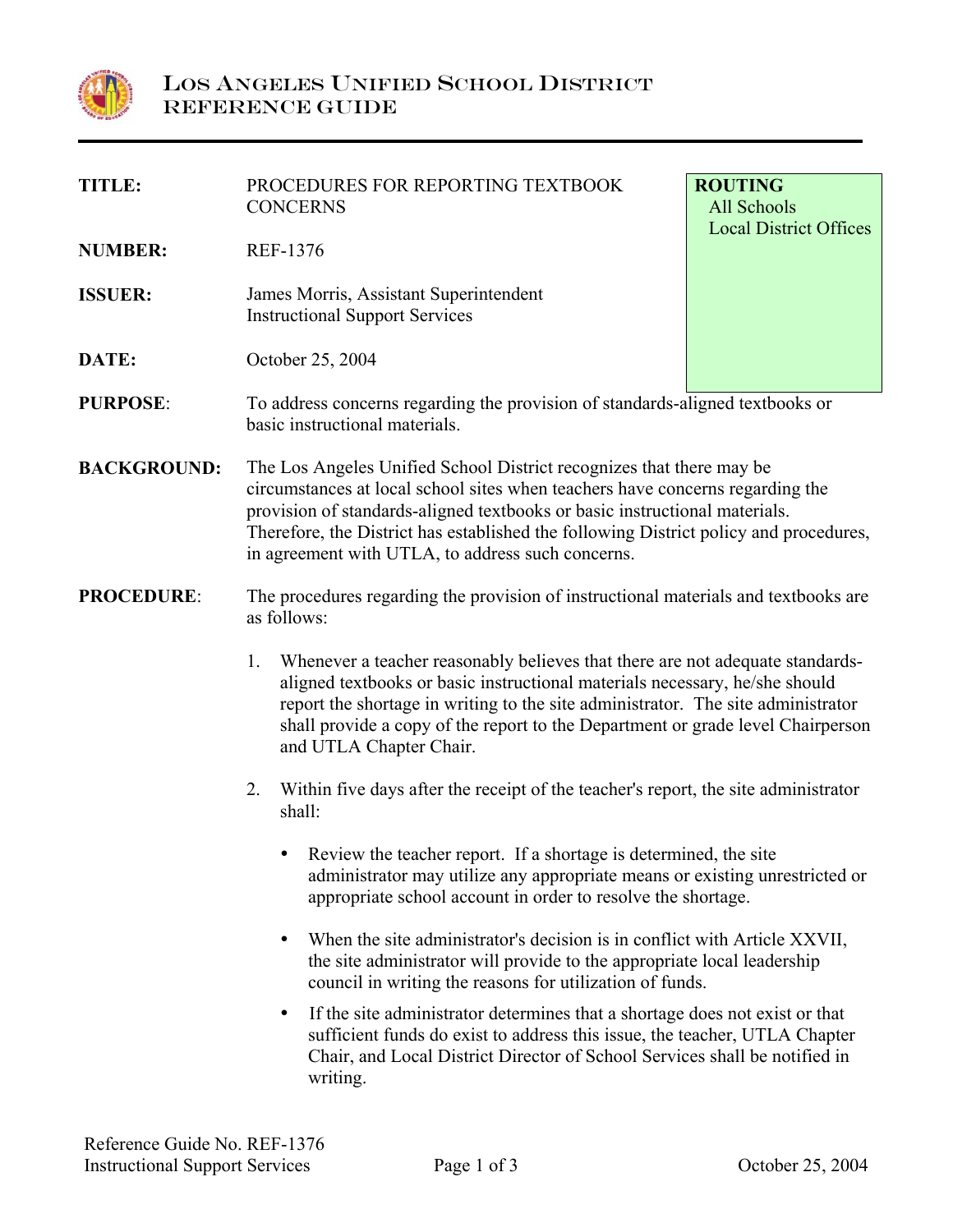

- 3. Within ten days of the written notice referred to above, the Local District Director of School Services shall:
	- Determine if a shortage exists.
	- Review the school budget with the site administrator and utilize any appropriate means or existing unrestricted or appropriate school account in order to resolve the shortage.
	- Utilize available Local District resources to address the school shortage.
	- If the Local District Director of School Services determines that the shortage exists and that there are no local schools or Local District resources available to resolve the shortage, a report shall be submitted to the Local District Superintendent for resolution.
	- Provide written notice to the school site administrator and Chapter Chair that contains a description of the actions taken to address the issues raised by the report of alleged shortage or a description of the findings that support the decision that a shortage does not exist.
- 4. If, after this process, the Chapter Chair believes that the shortage has not been appropriately resolved, UTLA may request a review of the matter by the general Superintendent. Within ten working days of receipt of the request, the Superintendent or designee shall provide written notice to the school site administrator, Chapter Chair, UTLA President, and Local District Superintendent of what steps, if any, have been taken to resolve the issues raised by the initial report of alleged shortage. If the general Superintendent or designee determines that a shortage does not exist or that sufficient funds do not exist to address the issue, he/she shall so notify the parties named above.
- 5. Resolution

The issue shall be considered resolved if standards-aligned textbooks or basic instructional materials are provided or if appropriate standards-aligned textbooks or basic instructional materials have been ordered (i.e., order has been sent to the vendor) or have been determined to exist. The Local District Director of School Services will make every effort to provide "interim" textbooks pending the delivery of textbook orders.